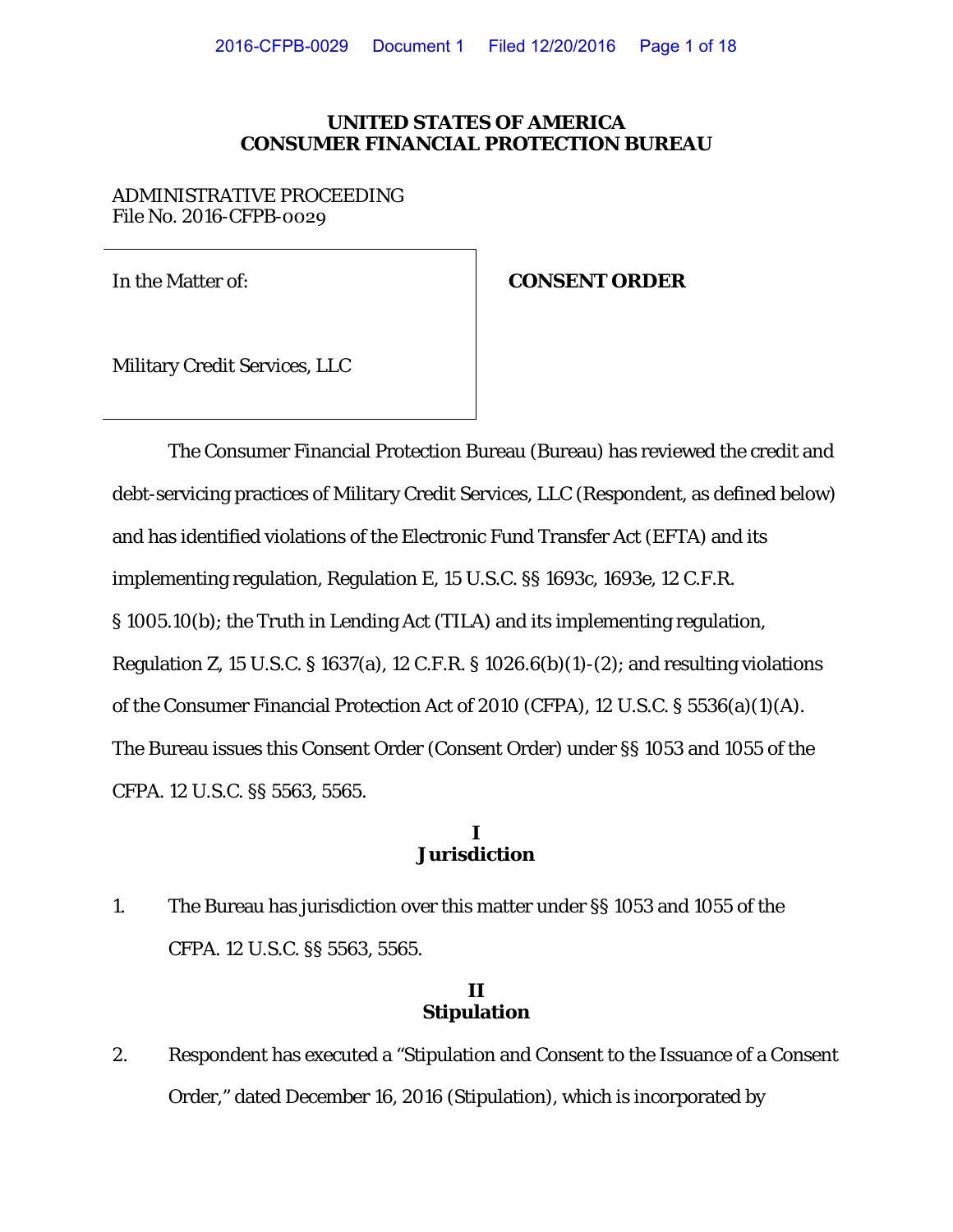reference and is accepted by the Bureau. By this Stipulation, Respondent has consented to the issuance of this Consent Order by the Bureau under §§ 1053 and 1055 of the CFPA, 12 U.S.C. §§ 5563, 5565, without admitting or denying any of the findings of fact or conclusions of law, except that Respondent admits the facts necessary to establish the Bureau's jurisdiction over Respondent and the subject matter of this action.

## **III Definitions**

- 3. The following definitions apply to this Consent Order:
	- a. "2015 Order" means the Stipulated Final Judgment and Order entered on January 8, 2015, in *CFPB, et al. v. Freedom Stores, Inc., et al.*, No. 2:14 cv-00643-AWA-TEM, (E.D. Va.).
	- b. "Effective Date" means the date on which the Consent Order is issued.
	- c. "Enforcement Director" means the Assistant Director of the Office of Enforcement for the Consumer Financial Protection Bureau, or his or her delegate.
	- d. "Owners" includes any person or entity with an ownership interest in Military Credit Services, LLC.
	- e. "Related Consumer Action" means a private action by or on behalf of one or more consumers or an enforcement action by another governmental agency brought against Respondent based on substantially the same facts as described in Section IV of this Consent Order.
	- f. "Relevant Period" includes the period from January 9, 2015 to the Effective Date.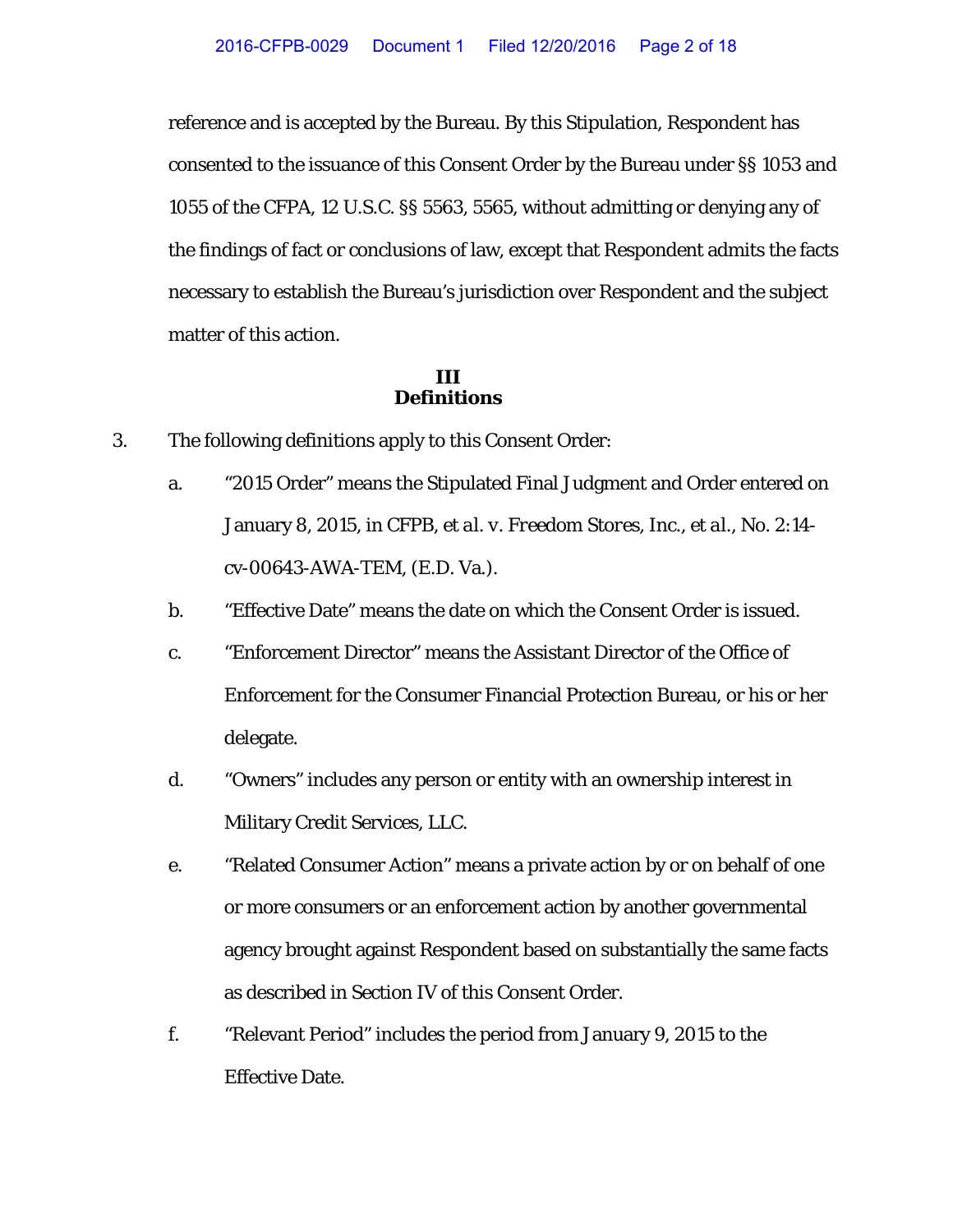- g. "Respondent" means Military Credit Services, LLC, and its successors and assigns.
- h. "Service Provider" means "any person that provides a material service to a covered person in connection with the offering or provision by such covered person of a consumer financial product or service," as defined by the CFPA, 12 U.S.C. § 5481(26).

## **IV Bureau Findings and Conclusions**

The Bureau finds the following:

- 4. Respondent is a Virginia limited-liability company that is headquartered in Norfolk, Virginia.
- 5. Respondent is a financing company that extends credit to consumers and, through a commonly-owned company, collects debts owed under consumers' contracts with Respondent.
- 6. Respondent is a "covered person" under the CFPA. 12 U.S.C. § 5481(6)(A).
- 7. Throughout the Relevant Period, Respondent extended revolving credit to consumers who purchased goods from over 400 independent retailers.
- 8. On December 18, 2014, the Bureau and the Attorneys General for the State of North Carolina and the Commonwealth of Virginia jointly filed a civil action against Respondent and others for violations of consumer-protection laws in the United States District Court for the Eastern District of Virginia (2014 Complaint). *CFPB, et al. v. Freedom Stores, Inc., et al.*, No. 2:14-cv-00643-AWA-TEM (E.D. Va.).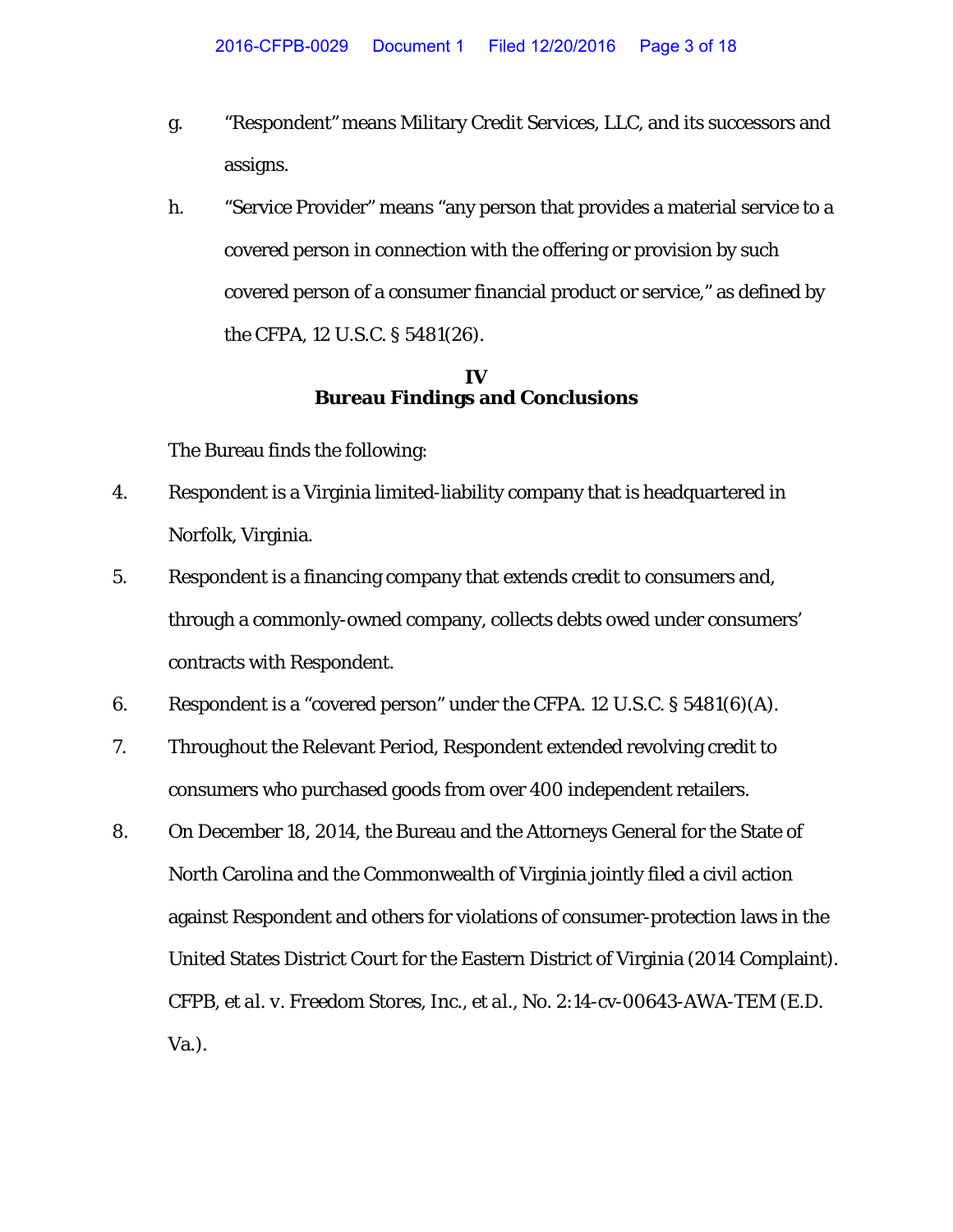- 9. The 2014 Complaint alleged numerous unfair, abusive, and otherwise illegal business practices by Respondent in connection with the extension of credit and the collection of debts.
- 10. On January 8, 2015, the district court entered a Stipulated Final Judgment and Order against Respondent and others (the 2015 Order), which, among other things, enjoined Respondent from engaging in certain business practices and required Respondent to take other actions; required Respondent to pay redress to consumers and civil monetary penalties; and subjected Respondent to reporting requirements for five years.
- 11. The 2015 Order required Respondent to "ensure that all contract provisions related to electronic fund transfers include the disclosure of information required by EFTA, 15 U.S.C. §§ 1693c, 1693e, and Regulation E, 12 C.F.R. § 1005.10(b)," and to "ensure that all contract provisions include the account-opening disclosures required by TILA, 15 U.S.C. § 1631, et seq., in the form required by Regulation Z, 12 C.F.R. pt. 1026."
- 12. Respondent knew that full compliance with the 2015 Order required a change to the revolving-credit agreements that consumers executed to obtain financing from Respondent.
- 13. Respondent did not implement adequate compliance measures to ensure that its contracts were updated, and its employees and management overlooked its failure to comply with the 2015 Order for over a year.
- 14. Respondent entered thousands of credit agreements since the 2015 Order using the problematic revolving-credit agreements.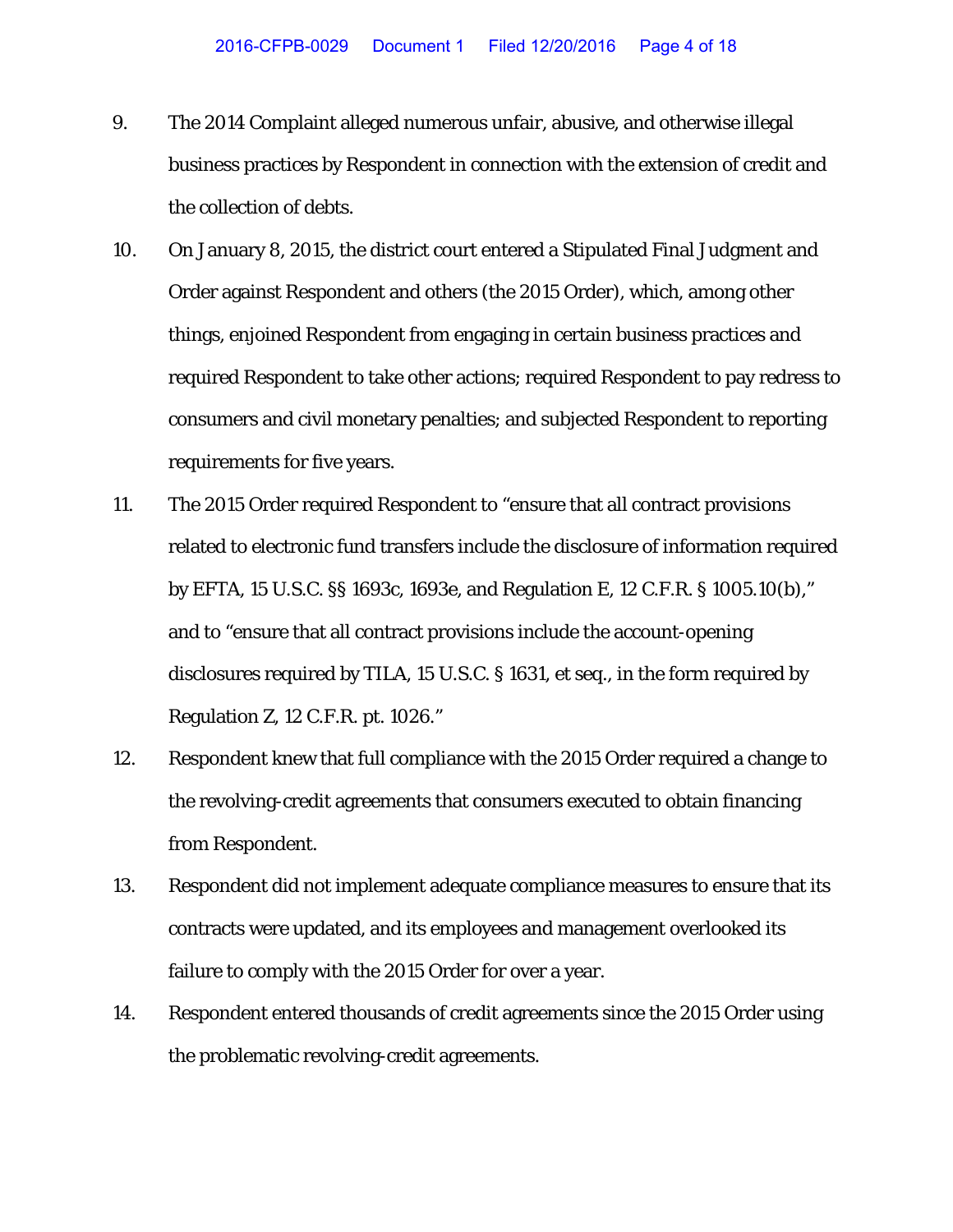## **Findings and Conclusions as to Respondent's Violations of EFTA and Regulation E**

- 15. The revolving-credit agreements offered by Respondent during the Relevant Period contained an "ACH Pre-Authorization Payments Agreement" (ACH Pre-Authorization). Under the ACH Pre-Authorization, Respondent obtained consumers' bank-account numbers and withdrew monthly payments from consumers' bank accounts throughout the term of the credit agreement. These bank-account withdrawals were in the form of ACH transfers and are preauthorized "EFTs" under EFTA and Regulation E.
- 16. EFTA and Regulation E require ACH Pre-Authorization provisions to be clear and readily understandable to consumers. 15 U.S.C. § 1693c; 12 C.F.R. pt. 1005, Supp. I, Official Staff Interpretation, § 1005.10(b)-6.
- 17. Respondent's ACH Pre-Authorizations contained the following provisions:
	- a. "I (we) hereby authorize [Respondent] to use my Credit Card . . . or my Visa/MasterCard Check Card, or my (our) checking or savings account (identified below) to pull my (our) monthly payment. The depository named below is also authorized to charge the same to my (our) account . . ."; and
	- b. "Payments must be drafted on or before the contractual due date and may be subject to a \$25.00 service charge for all non-sufficient funds . . . ."
- 18. The ACH Pre-Authorization provisions were not clear and readily understandable to consumers because they merely state that the transfer will be made "on or before the contractual due date."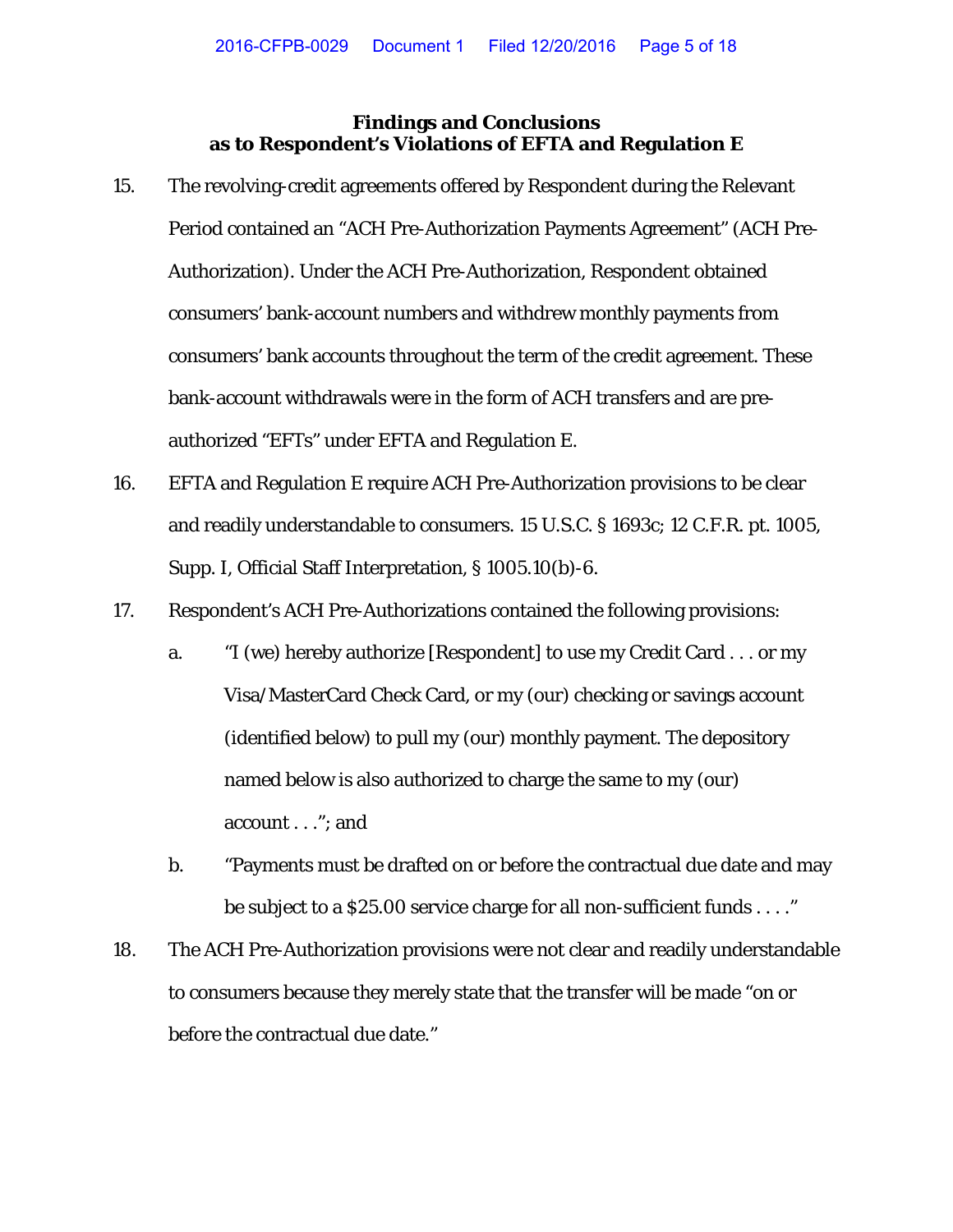19. Respondent failed to disclose requisite information to consumers in violation of EFTA and Regulation E. 15 U.S.C. §§ 1693c, 1693e; 12 C.F.R. § 1005.10(b).

# **Findings and Conclusions as to Respondent's Violations of TILA and Regulation Z**

- 20. In the course of extending open-end credit during the Relevant Period, Respondent used revolving-credit agreements that omitted the account-opening disclosures required by TILA in the form specified by Regulation Z.
- 21. Under TILA, material terms must be disclosed to the consumer before open-end credit is extended. 15 U.S.C. § 1637(a). "Where one or more periodic rates may be used to compute the finance charge, each such rate, the range of balances to which it is applicable, and the corresponding nominal annual percentage rate" must be disclosed. 15 U.S.C. § 1637(a)(4).
- 22. Regulation Z requires certain account-opening disclosures, including each APR, to be provided "in the form of a table with the headings, content, and format substantially similar to any of the applicable tables in [] appendix G." 12 C.F.R. §  $1026.6(b)(1)$ . The APR must be in at least 16-point type. 12 C.F.R. §  $1026.6(b)(2)(i)$ .
- 23. Respondent's credit agreements disclose only a "maximum" APR, and it is not in the required 16-point type. The actual APR is not disclosed at all. The finance charge, range of balances to which the periodic rate is applicable, and corresponding nominal APR are not disclosed in a manner that comports with Regulation Z.
- 24. Respondent's credit agreements violate TILA and Regulation Z. 15 U.S.C. § 1637(a); 12 C.F.R. § 1026.6(b)(1)-(2).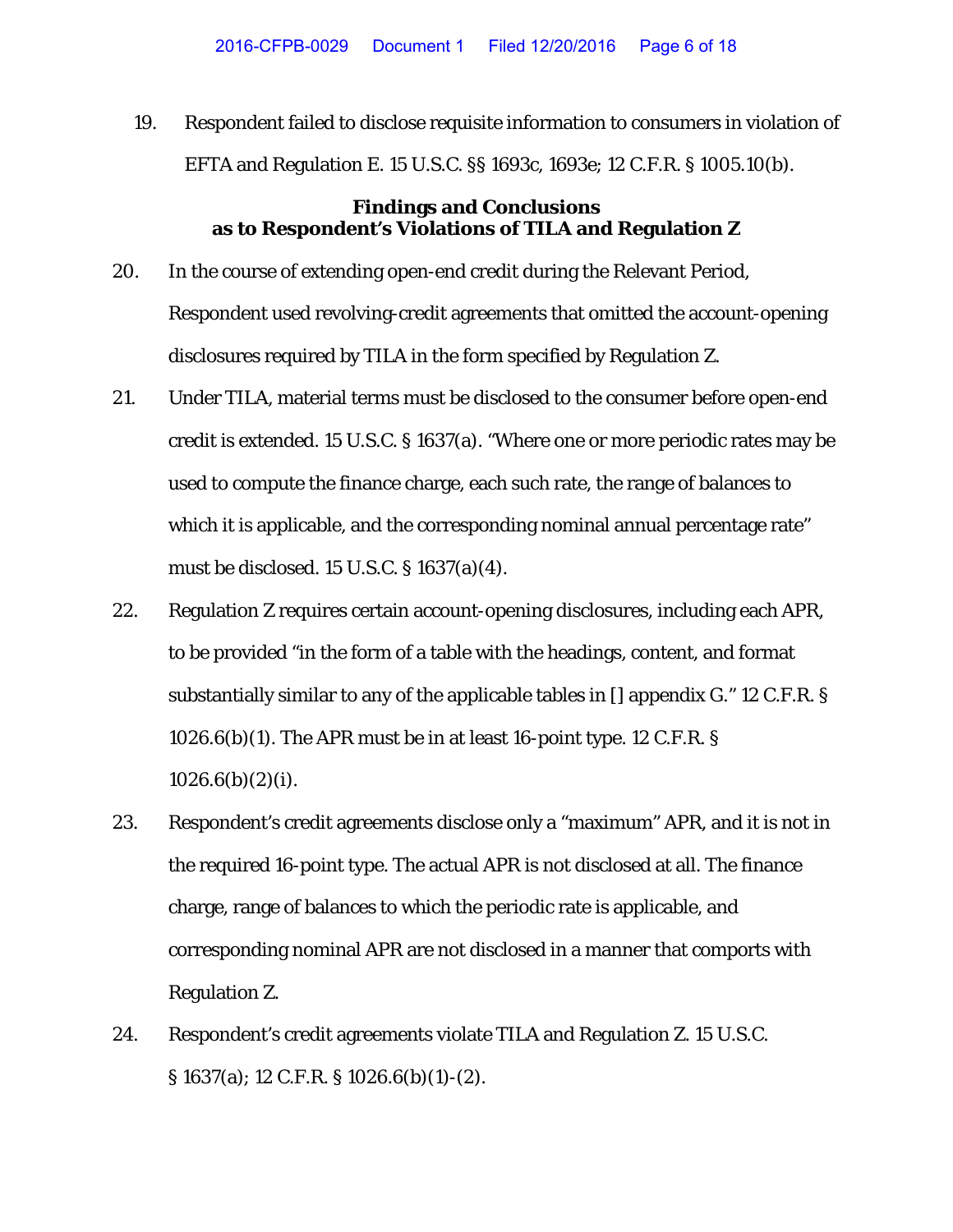# **Findings and Conclusions as to Respondent's Violations of the CFPA**

- 25. The CFPA prohibits any covered person from offering or providing "to a consumer any financial product or service not in conformity with Federal consumer financial law."  $12$  U.S.C.  $\S$  5536(a)(1)(A).
- 26. During the Relevant Period, Respondent entered into credit agreements with consumers that violated EFTA, Regulation E, TILA, and Regulation Z.
- 27. Therefore, Respondent violated the CFPA. 12 U.S.C. § 5536(a)(1)(A).

## **ORDER V Conduct Provisions**

**IT IS ORDERED**, under §§ 1053 and 1055 of the CFPA, that:

- 28. Respondent and its officers, agents, servants, employees, and attorneys who have actual notice of this Consent Order, whether acting directly or indirectly, may not violate §§ 905 and 907 of EFTA, 15 U.S.C. §§ 1693c, 1693e, Regulation E, 12 C.F.R. § 1005.10(b), § 127A of TILA, 15 U.S.C. § 1637(a), Regulation Z, 12 C.F.R. § 1026.6(b)(1)-(2), and § 1053 of the CFPA, 12 U.S.C. § 5536(a)(1)(A), and must take the following affirmative actions:
	- a. ensure that all contract provisions related to Respondent's extension of credit to consumers or servicing of consumer debt comply with the disclosure requirements of EFTA, 15 U.S.C. §§ 1693c, 1693e, and Regulation E, 12 C.F.R. § 1005.10(b); and
	- b. ensure that all contract provisions related to Respondent's extension of credit to consumers comply with the disclosure requirements of TILA, 15 U.S.C. § 1631, et seq., and Regulation Z, 12 C.F.R. pt. 1026.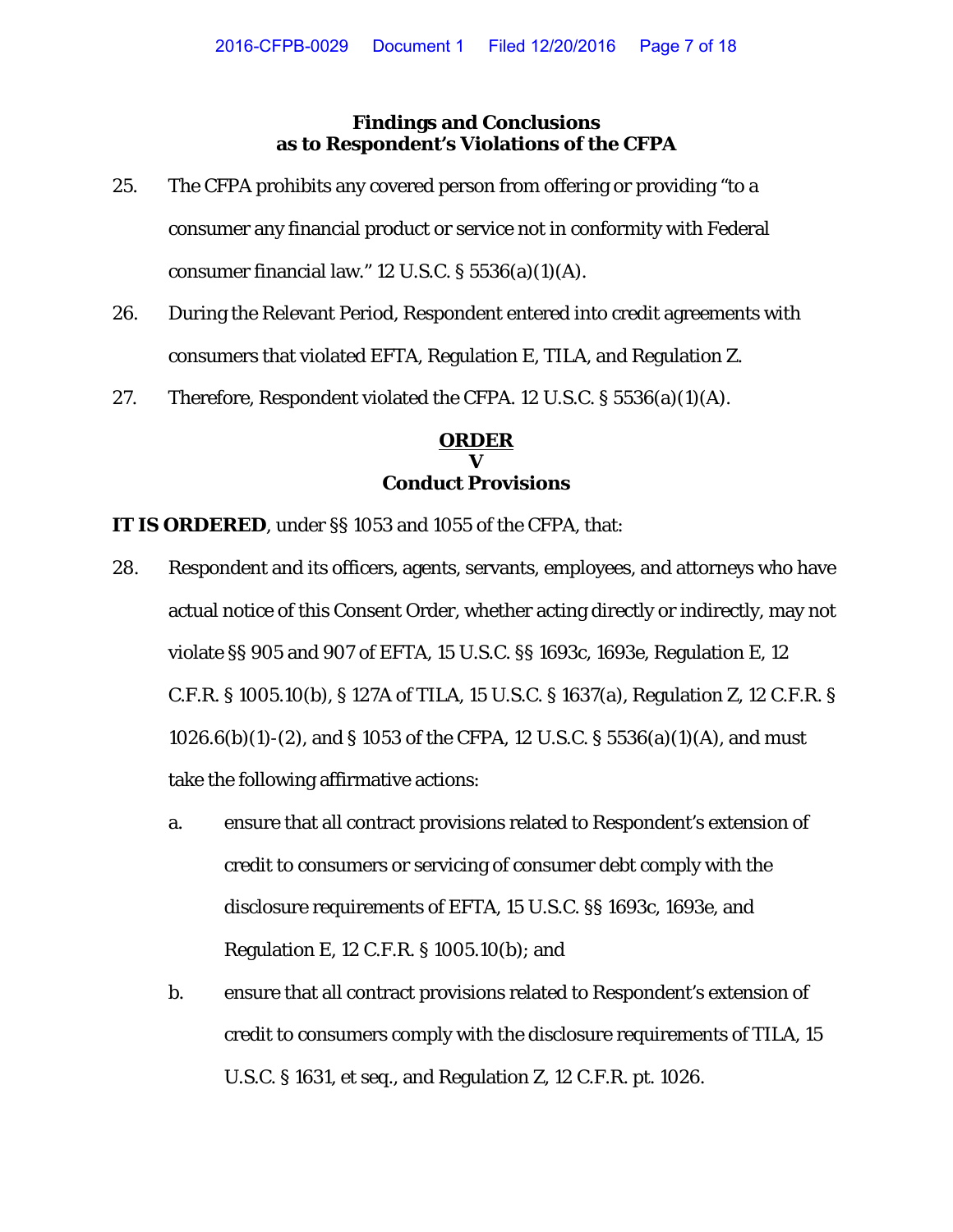# **VI Independent Consultant's Report and Compliance Plan**

- 29. Within 30 days of the Effective Date, Respondent must secure and retain one or more independent consultants, with specialized experience in consumer-finance compliance and acceptable to the Enforcement Director, to conduct an independent review of Respondent's issuance and servicing of credit. The review must include all credit agreements issued since February 2016. The purposes of the review must be to determine:
	- a. whether all of Respondent's contracts and practices have been updated to comply with EFTA, 15 U.S.C. §§ 1693c, 1693e, and Regulation E, 12 C.F.R. § 1005.10(b);
	- b. whether all of Respondent's contracts and practices have been updated to comply with TILA, 15 U.S.C. § 1631, *et seq.*, and Regulation Z, 12 C.F.R. pt. 1026; and
	- c. whether Respondent is in compliance with the 2015 Order.
- 30. Within 180 days of the Effective Date, the independent consultant must prepare a written report detailing the findings of the review (the "Independent Consultant Report") and provide the Independent Consultant Report to the Owners.
- 31. Within 20 days of receiving the Independent Consultant Report, the Owners must:
	- a. develop a plan (the "Compliance Plan") to: (i) correct any deficiencies identified and (ii) implement any recommendations or explain in writing why a particular recommendation is not being implemented; and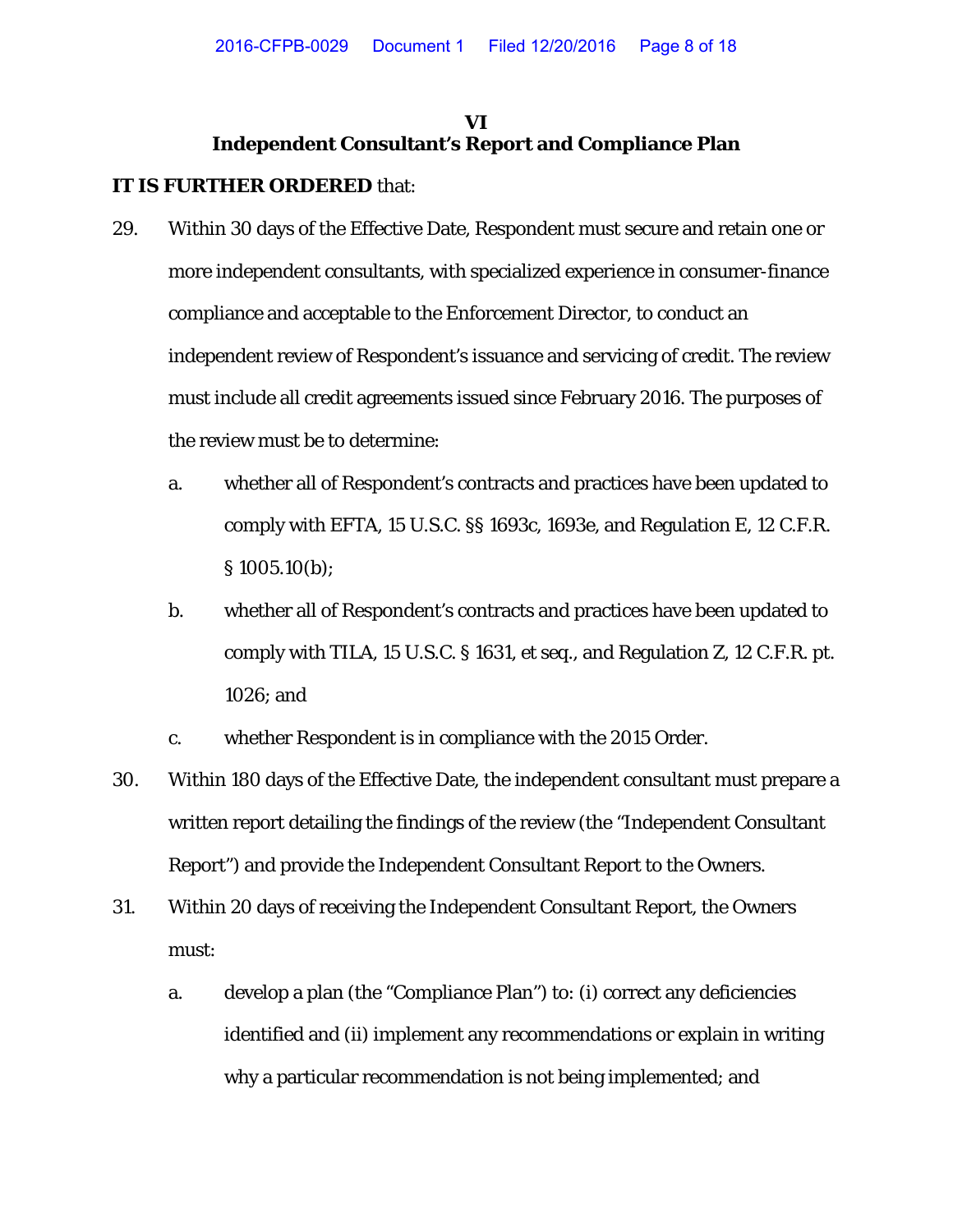- b. submit the Independent Consultant Report and the Compliance Plan to the Enforcement Director.
- 32. The Enforcement Director will have the discretion to make a determination of non-objection to the Compliance Plan or to direct Respondent to revise it. If the Enforcement Director directs Respondent to revise the Compliance Plan, the Owners must make the requested revisions and resubmit the Compliance Plan to the Enforcement Director within 20 days.
- 33. After receiving notification that the Enforcement Director has made a determination of non-objection to the Compliance Plan, Respondent must implement and adhere to the steps, recommendations, deadlines, and timeframes outlined in the Compliance Plan.

## **VII Order to Pay Civil Money Penalties**

- 34. Under § 1055(c) of the CFPA, 12 U.S.C. § 5565(c), by reason of the violations of law described in Section IV of this Consent Order, and taking into account the factors in 12 U.S.C. § 5565(c)(3), Respondent must pay a civil money penalty of \$200,000 to the Bureau.
- 35. Within 10 days of the Effective Date, Respondent must pay the civil money penalty by wire transfer to the Bureau or to the Bureau's agent in compliance with the Bureau's wiring instructions.
- 36. The civil money penalty paid under this Consent Order will be deposited in the Civil Penalty Fund of the Bureau as required by § 1017(d) of the CFPA, 12 U.S.C. § 5497(d).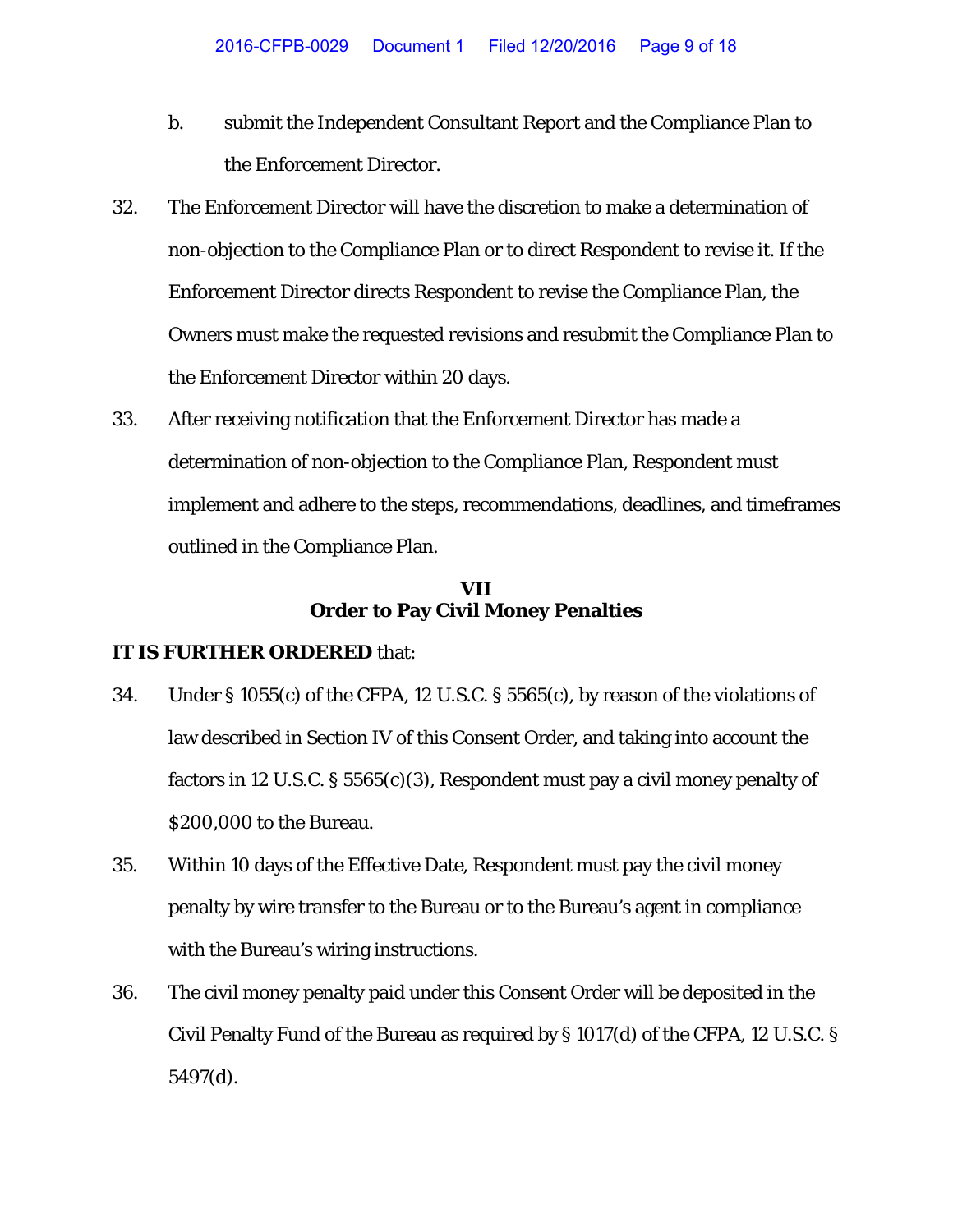- 37. Respondent must treat the civil money penalty paid under this Consent Order as a penalty paid to the government for all purposes. Regardless of how the Bureau ultimately uses those funds, Respondent may not:
	- a. claim, assert, or apply for a tax deduction, tax credit, or any other tax benefit for any civil money penalty paid under this Consent Order; or
	- b. seek or accept, directly or indirectly, reimbursement or indemnification from any source, including but not limited to payment made under any insurance policy, with regard to any civil money penalty paid under this Consent Order.
- 38. To preserve the deterrent effect of the civil money penalty in any Related Consumer Action, Respondent may not argue that Respondent is entitled to, nor may Respondent benefit by, any offset or reduction of any compensatory monetary remedies imposed in the Related Consumer Action because of the civil money penalty paid in this action (Penalty Offset). If the court in any Related Consumer Action grants such a Penalty Offset, Respondent must, within 30 days after entry of a final order granting the Penalty Offset, notify the Bureau, and pay the amount of the Penalty Offset to the U.S. Treasury. Such a payment will not be considered an additional civil money penalty and will not change the amount of the civil money penalty imposed in this action.
- 39. In the event of any default on Respondent's obligations to make payment under this Consent Order, interest, computed under 28 U.S.C. § 1961, as amended, will accrue on any outstanding amounts not paid from the date of default to the date of payment, and will immediately become due and payable.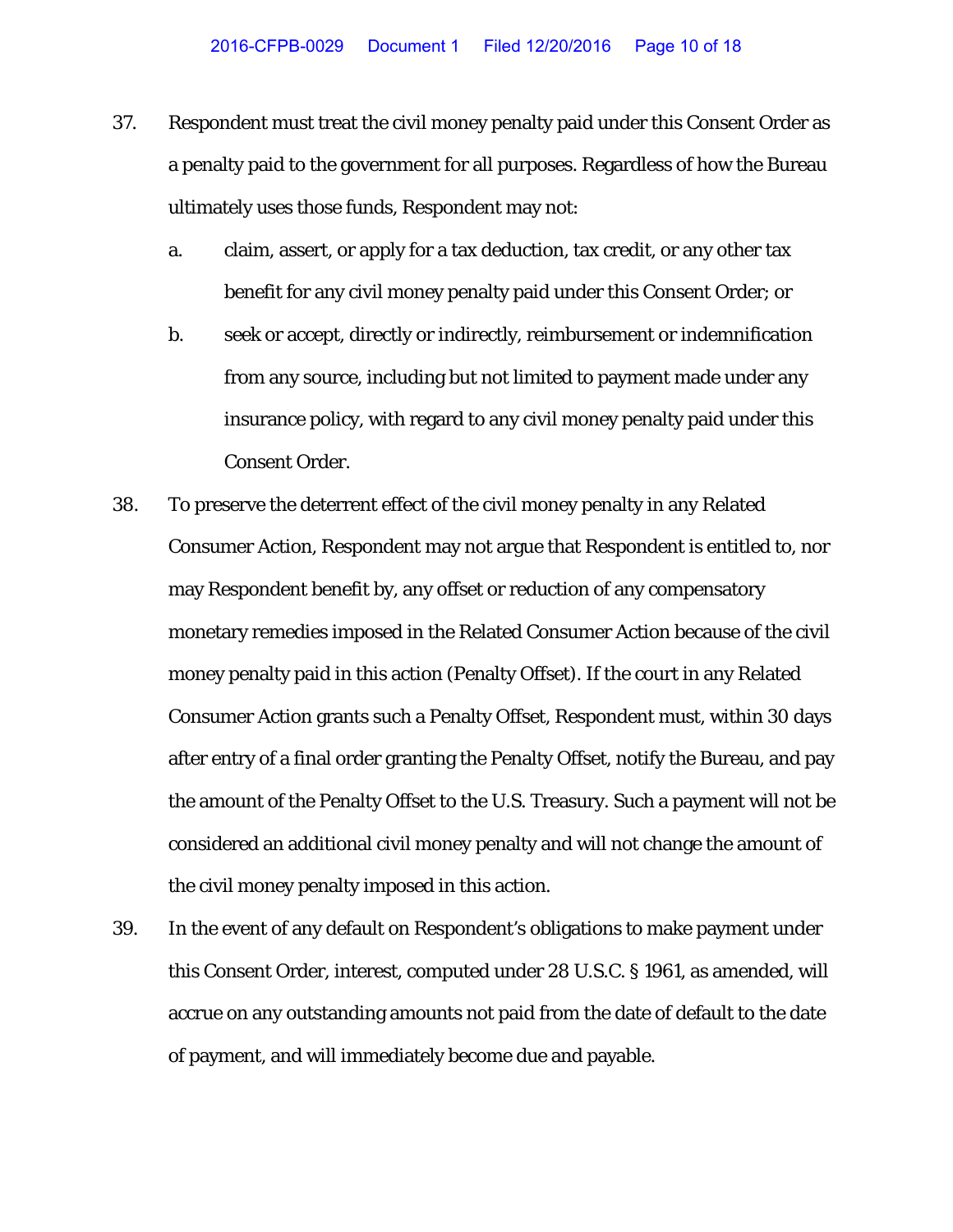- 40. Respondent must relinquish all dominion, control, and title to the funds paid to the fullest extent permitted by law and no part of the funds may be returned to Respondent.
- 41. Under 31 U.S.C. § 7701, Respondent, unless it already has done so, must furnish to the Bureau its taxpayer-identifying numbers, which may be used for purposes of collecting and reporting on any delinquent amount arising out of this Consent Order.
- 42. Within 30 days of the entry of a final judgment, consent order, or settlement in a Related Consumer Action, Respondent must notify the Enforcement Director of the final judgment, consent order, or settlement in writing.

### **VIII Reporting Requirements**

- 43. Respondent must notify the Bureau of any development that may affect compliance obligations arising under this Consent Order, including but not limited to a dissolution, assignment, sale, merger, or other action that would result in the emergence of a successor company; the creation or dissolution of a subsidiary, parent, or affiliate that engages in any acts or practices subject to this Consent Order; the filing of any bankruptcy or insolvency proceeding by or against Respondent; or a change in Respondent's name or address. Respondent must provide this notice, if practicable, at least 30 days before the development, but in any case no later than 14 days after the development.
- 44. Within 7 days of the Effective Date, Respondent must: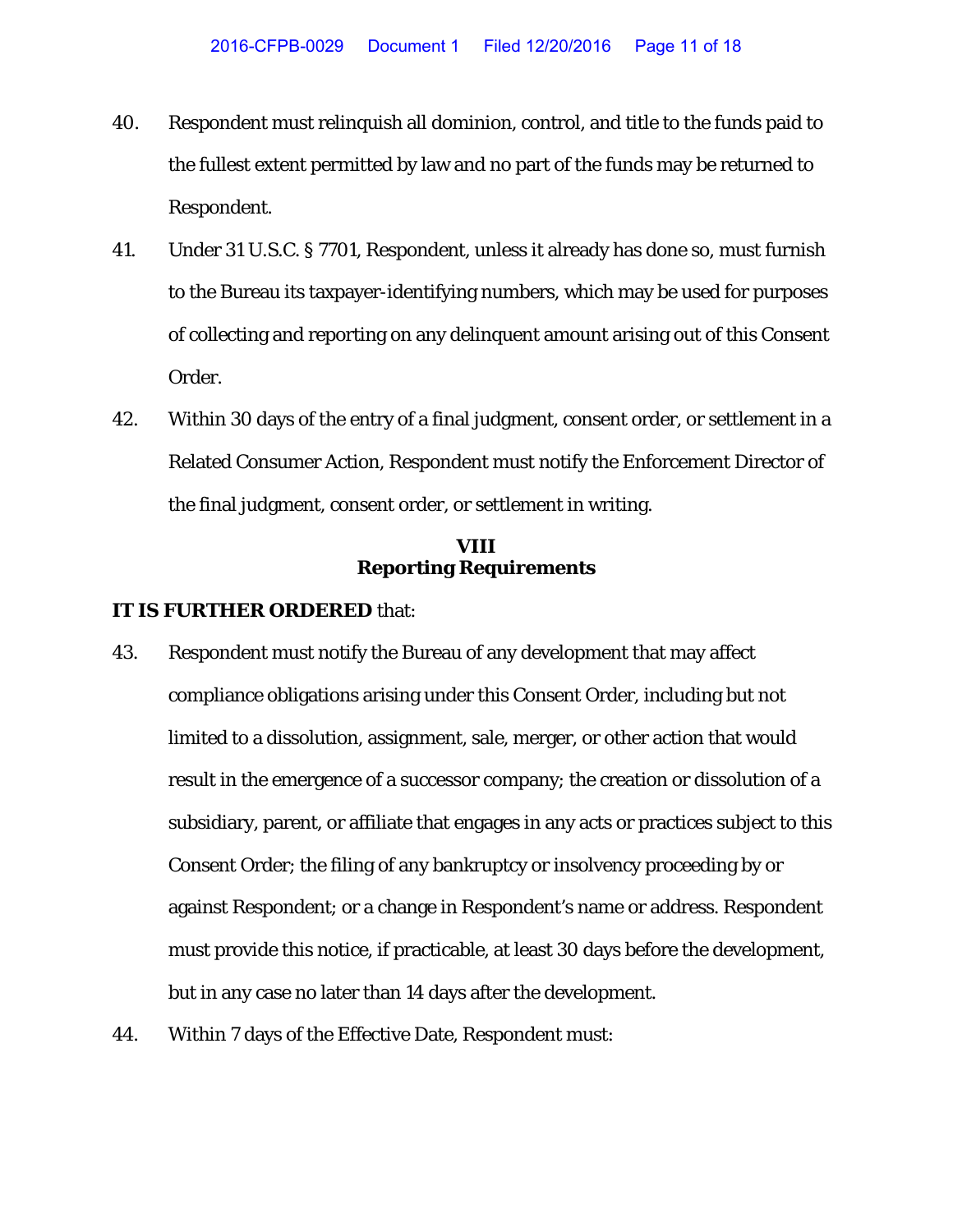- a. designate at least one telephone number and email, physical, and postal address as points of contact, which the Bureau may use to communicate with Respondent;
- b. identify all businesses for which Respondent is the majority owner, or that Respondent directly or indirectly controls, by all of their names, telephone numbers, and physical, postal, email, and Internet addresses;
- c. describe the activities of each such business, including the products and services offered, and the means of advertising, marketing, and sales.
- 45. Within 90 days of the Effective Date, and again one year after the Effective Date, Respondent must submit to the Enforcement Director an accurate written compliance-progress report (Compliance Report) which, at a minimum:
	- a. describes in detail the manner and form in which Respondent has complied with this Consent Order; and
	- b. attaches a copy of each Order Acknowledgment obtained under Section IX, unless previously submitted to the Bureau.

## **IX Order Distribution and Acknowledgment**

- 46. Within 30 days of the Effective Date, Respondent must deliver a copy of this Consent Order to each of its Owners and executive officers, as well as to any managers, employees, Service Providers, or other agents and representatives who have responsibilities related to the subject matter of the Consent Order.
- 47. For 5 years from the Effective Date, Respondent must deliver a copy of this Consent Order to any business entity resulting from any change in structure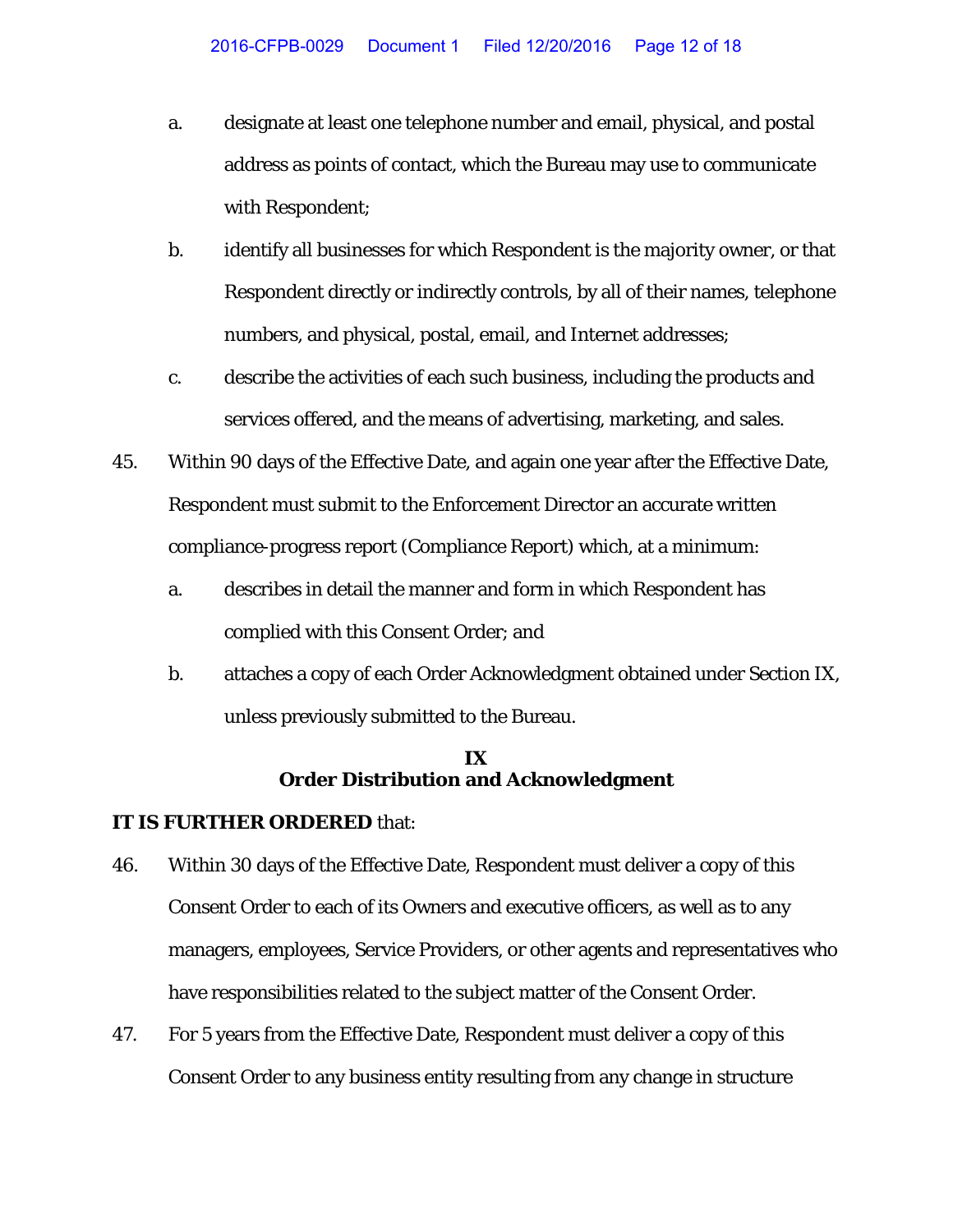referred to in Section VIII, any future Owners and executive officers, as well as to any managers, employees, Service Providers, or other agents and representatives who will have responsibilities related to the subject matter of the Consent Order before they assume their responsibilities.

48. Respondent must secure a signed and dated statement acknowledging receipt of a copy of this Consent Order, ensuring that any electronic signatures comply with the requirements of the E-Sign Act, 15 U.S.C. § 7001 et seq., within 30 days of delivery, from all persons receiving a copy of this Consent Order under this Section.

## **X Recordkeeping**

- 49. Respondent must create, or if already created, must retain for at least 5 years from the Effective Date, the following business records:
	- a. all documents and records necessary to demonstrate full compliance with each provision of this Consent Order, including all submissions to the Bureau; and
	- b. all credit agreements related to Respondent's provision of credit to consumers or servicing of debt.
- 50. Respondent must retain the documents identified in Paragraph 49 for at least 5 years.
- 51. Respondent must make the documents identified in Paragraph 49 available to the Bureau upon the Bureau's request.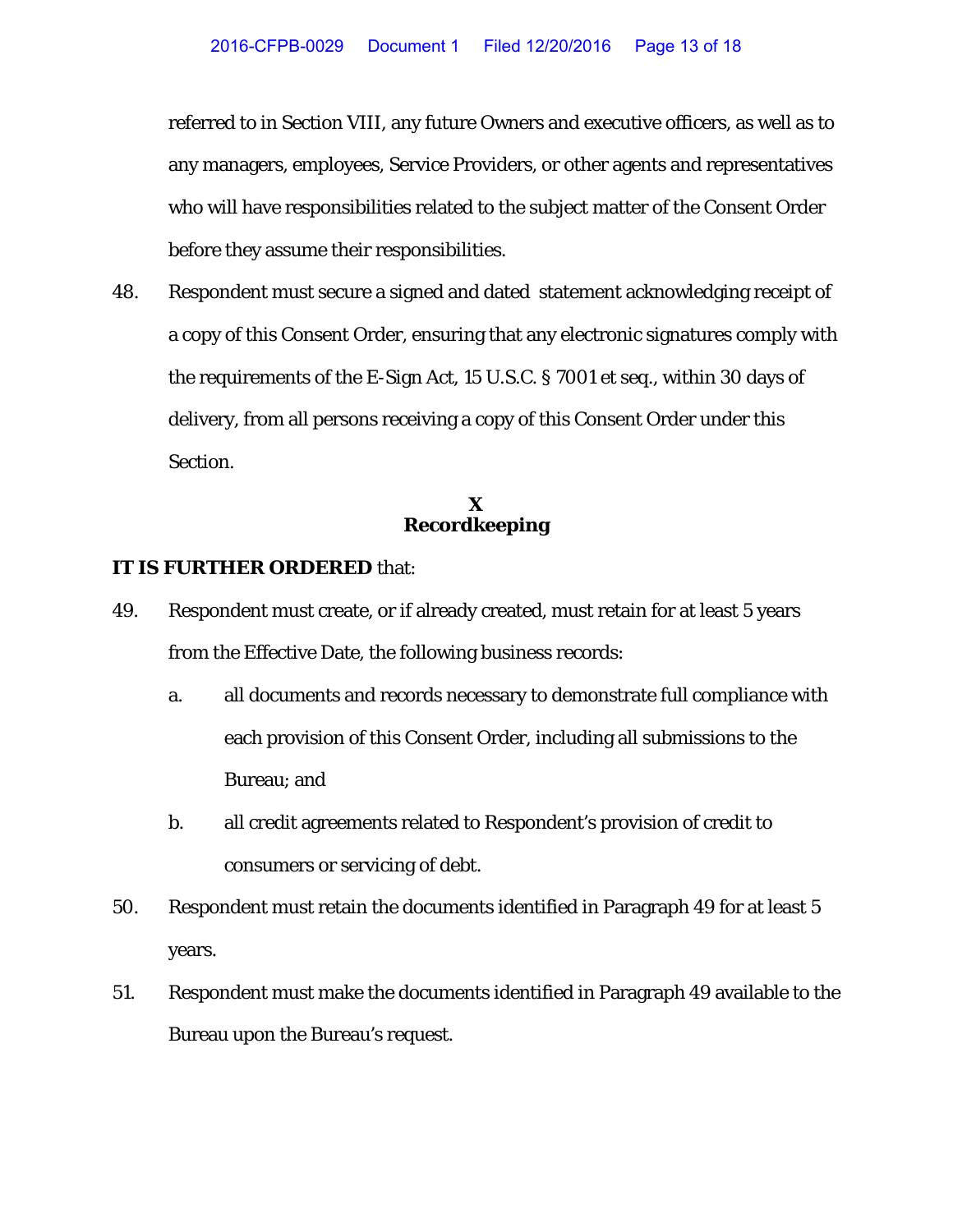## **XI Notices**

# **IT IS FURTHER ORDERED** that:

52. Unless otherwise directed in writing by the Bureau, Respondent must provide all

submissions, requests, communications, or other documents relating to this

Consent Order in writing, with the subject line, "In re Military Credit Services,

LLC, File No. 2016-CFPB-0029 ," and send them either:

a. by overnight courier (not the U.S. Postal Service), as follows:

Anthony Alexis Assistant Director for Enforcement Consumer Financial Protection Bureau ATTENTION: Office of Enforcement 1625 Eye Street, N.W. Washington, D.C. 20006; or

b. by first-class mail to the below address and contemporaneously by email

to:

Anthony Alexis Assistant Director for Enforcement Consumer Financial Protection Bureau ATTENTION: Office of Enforcement 1700 G Street, N.W. Washington, D.C. 20552 Enforcement\_Compliance@cfpb.gov

## **XII Cooperation with the Bureau**

## **IT IS FURTHER ORDERED** that:

53. Respondent must cooperate fully with the Bureau in this matter and in any

investigation related to or associated with the conduct described in Section IV.

Respondent must provide truthful and complete information, evidence, and

testimony. Respondent must cause Respondent's Owners, officers, employees,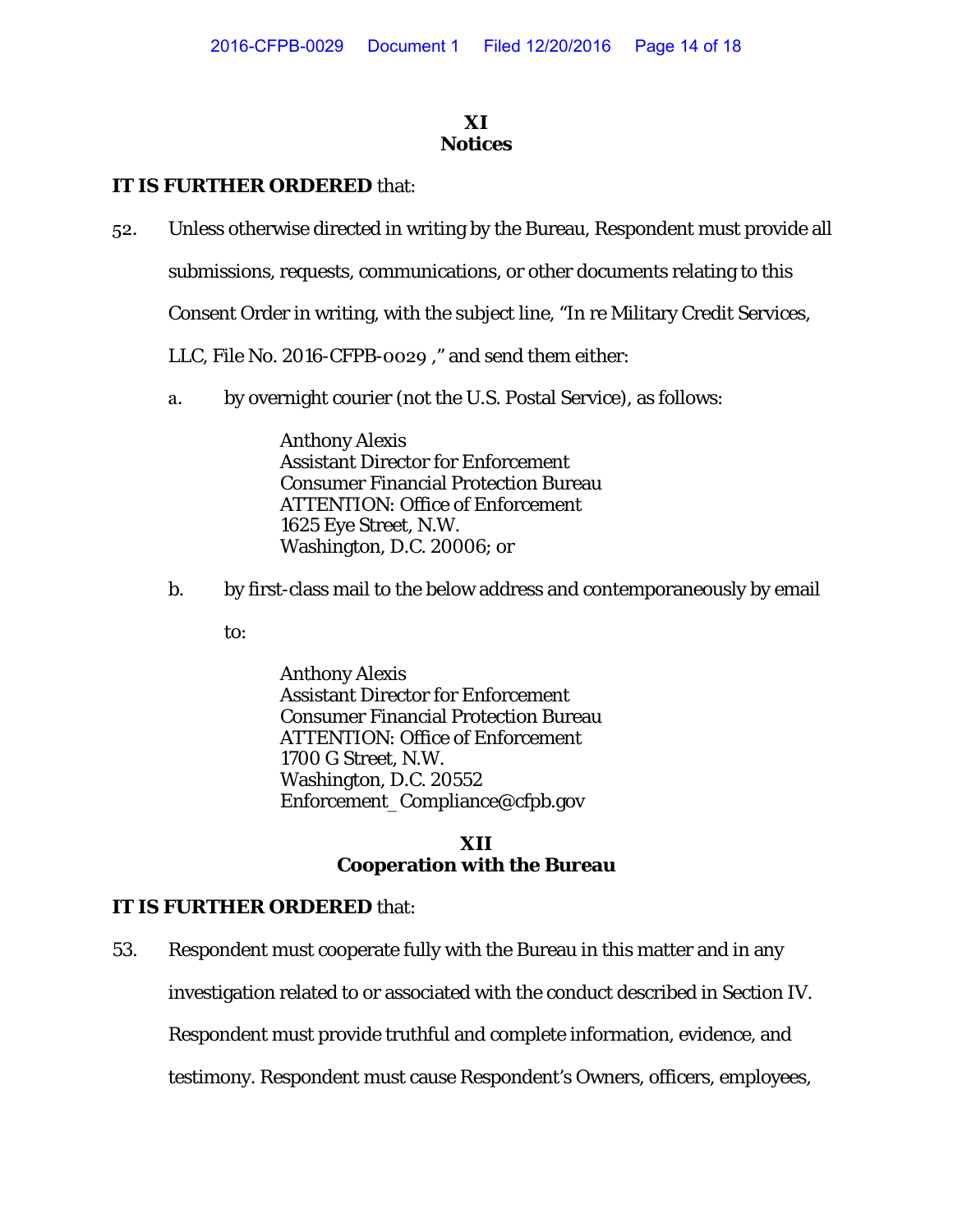representatives, or agents to appear for interviews, discovery, hearings, trials, and any other proceedings that the Bureau may reasonably request upon 5 days written notice, or other reasonable notice, at such places and times as the Bureau may designate, without the service of compulsory process.

### **XIII Compliance Monitoring**

- 54. Within 14 days of receipt of a written request from the Bureau, Respondent must submit additional Compliance Reports or other requested information, which must be made under penalty of perjury; provide sworn testimony; or produce documents.
- 55. For purposes of this Section, the Bureau may communicate directly with Respondent, unless Respondent retains counsel related to these communications.
- 56. Respondent must permit Bureau representatives to interview any employee or other person affiliated with Respondent who has agreed to such an interview. The person interviewed may have counsel present.
- 57. Nothing in this Consent Order will limit the Bureau's lawful use of civil investigative demands under 12 C.F.R. § 1080.6 or other compulsory process.
- 58. For 5 years from the date of the Consent Order, Respondent agrees to be subject to the Bureau's supervisory authority under 12 U.S.C. § 5514. Consistent with 12 C.F.R. § 1091.111, Respondent may not petition for termination of supervision under 12 C.F.R. § 1091.113.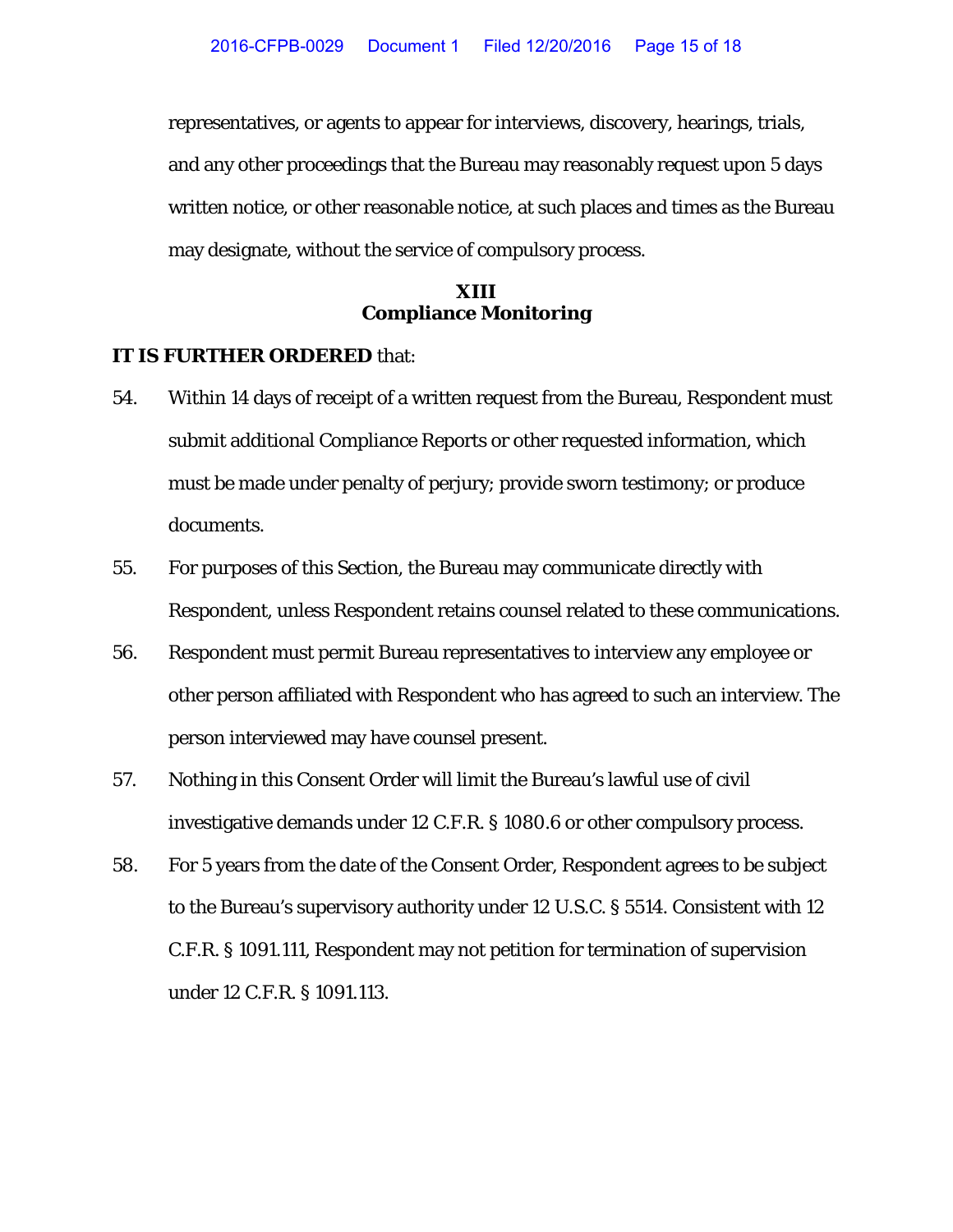### **XIV Modifications to Non-Material Requirements**

#### **IT IS FURTHER ORDERED** that:

- 59. Respondent may seek a modification to non-material requirements of this Consent Order (*e.g.*, reasonable extensions of time and changes to reporting requirements) by submitting a written request to the Enforcement Director.
- 60. The Enforcement Director may, in his or her discretion, modify any non-material requirements of this Consent Order (*e.g.,* reasonable extensions of time and changes to reporting requirements) if he or she determines good cause justifies the modification. Any such modification by the Enforcement Director must be in writing.

## **XV Administrative Provisions**

- 61. The provisions of this Consent Order do not bar, estop, or otherwise prevent the Bureau, or any other governmental agency, from taking any other action against Respondent, except as described in Paragraph 62.
- 62. The Bureau releases and discharges Respondent from all potential liability for law violations that the Bureau has or might have asserted based on the practices described in Section IV of this Consent Order, to the extent such practices occurred before the Effective Date and the Bureau knows about them as of the Effective Date. The Bureau may use the practices described in this Consent Order in future enforcement actions against Respondent and its affiliates, including, without limitation, to establish a pattern or practice of violations or the continuation of a pattern or practice of violations or to calculate the amount of any penalty. This release does not preclude or affect any right of the Bureau to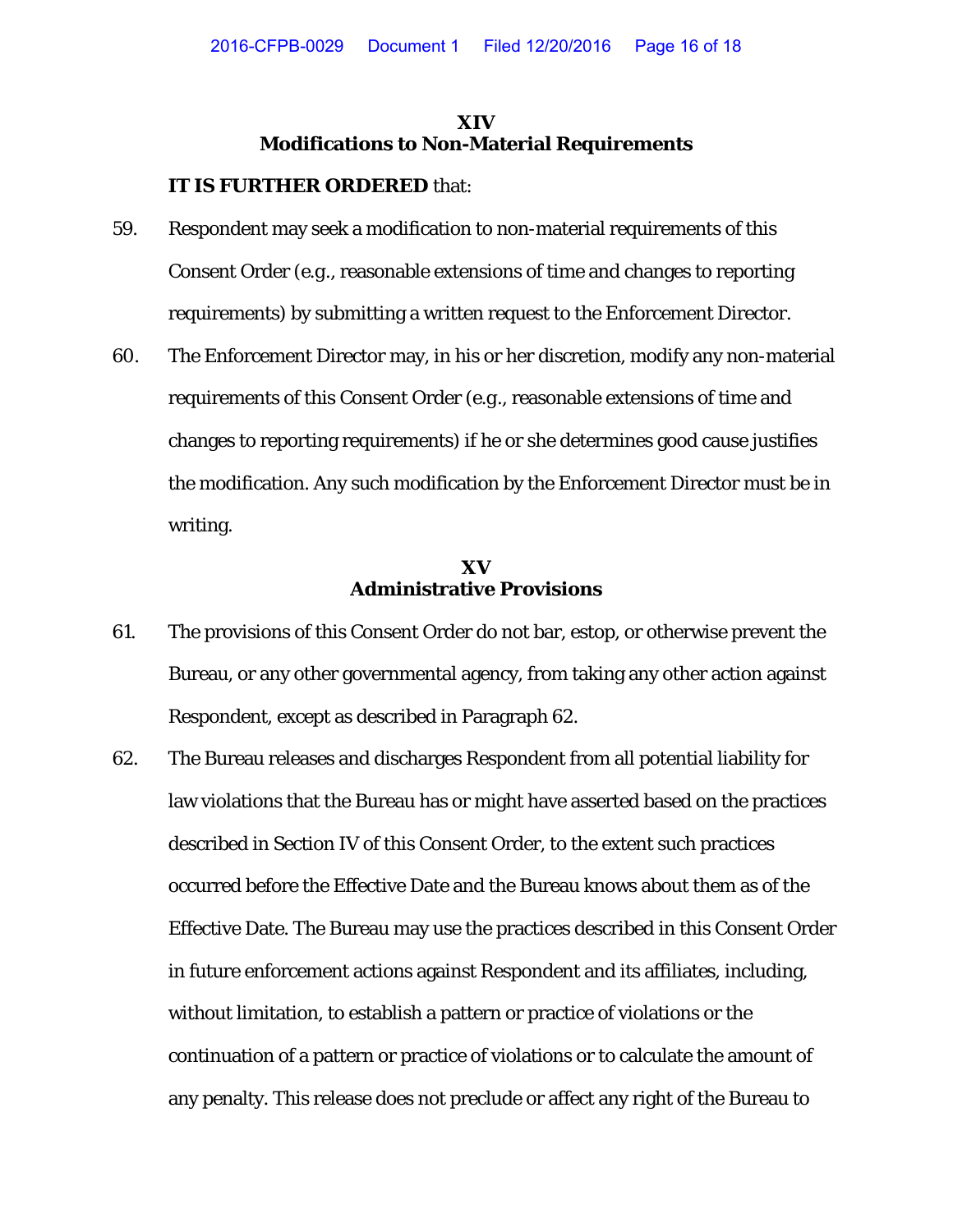determine and ensure compliance with the Consent Order, or to seek penalties for any violations of the Consent Order.

- 63. This Consent Order is intended to be, and will be construed as, a final Consent Order issued under § 1053 of the CFPA, 12 U.S.C. § 5563, and expressly does not form, and may not be construed to form, a contract binding the Bureau or the United States.
- 64. This Consent Order will terminate 10 years from the Effective Date or 10 years from the most recent date that the Bureau initiates an action alleging any violation of the Consent Order by Respondent. If such action is dismissed or the relevant adjudicative body rules that Respondent did not violate any provision of the Consent Order, and the dismissal or ruling is either not appealed or upheld on appeal, then the Consent Order will terminate as though the action had never been filed. The Consent Order will remain effective and enforceable until such time, except to the extent that any provisions of this Consent Order have been amended, suspended, waived, or terminated in writing by the Bureau or its designated agent.
- 65. Calculation of time limitations will run from the Effective Date and be based on calendar days, unless otherwise noted.
- 66. Should Respondent seek to transfer or assign all or part of its operations that are subject to this Consent Order, Respondent must, as a condition of sale, obtain the written agreement of the transferee or assignee to comply with all applicable provisions of this Consent Order.
- 67. The provisions of this Consent Order will be enforceable by the Bureau. For any violation of this Consent Order, the Bureau may impose the maximum amount of